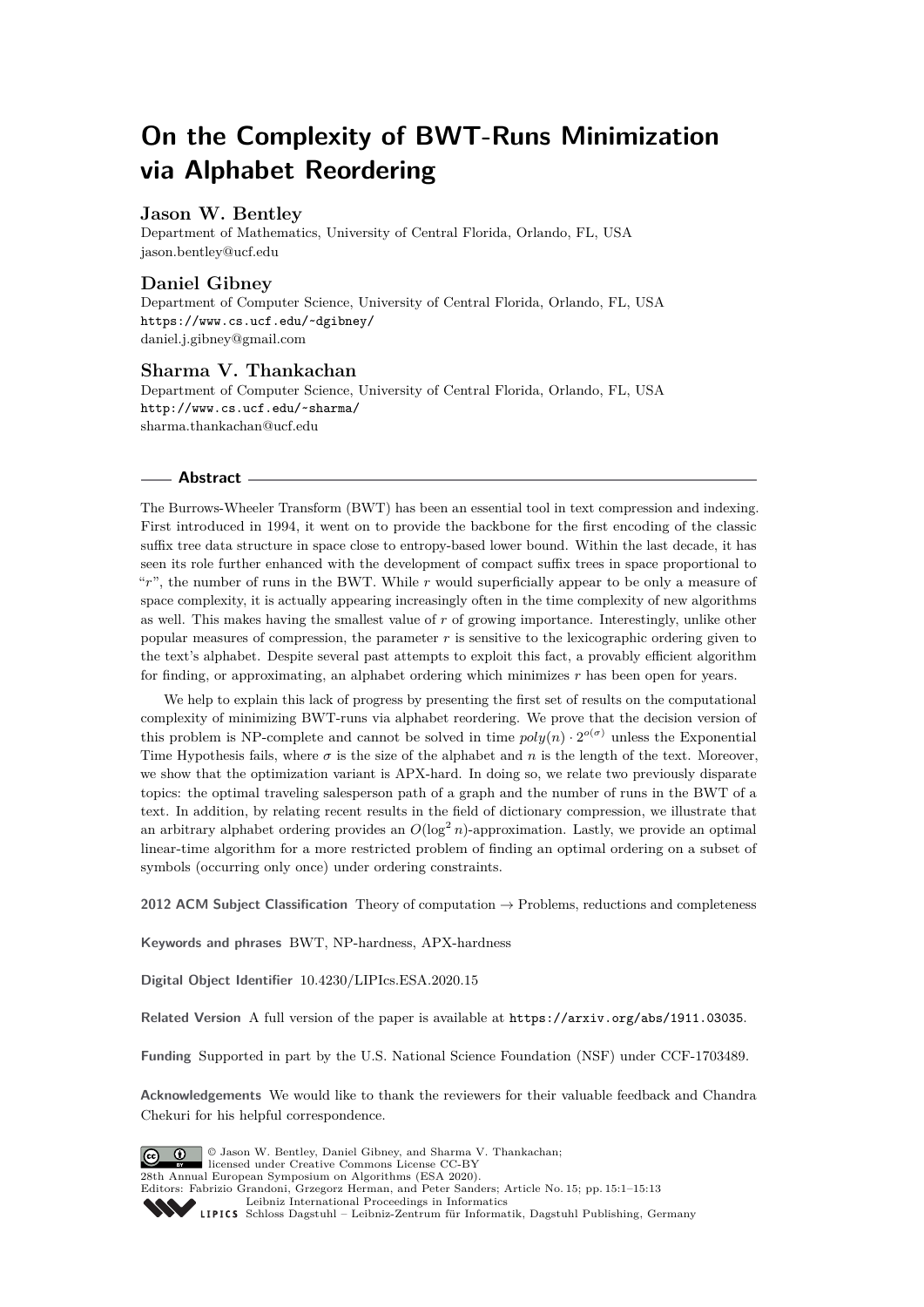#### **15:2 On the Complexity of BWT-Runs Minimization via Alphabet Reordering**

## **1 Introduction and Related Work**

The Burrows-Wheeler Transform (BWT) is an essential building block in the fields of text compression and indexing with a myriad of applications in bioinformatics and information retrieval [\[24,](#page-12-1) [25,](#page-12-2) [26,](#page-12-3) [30\]](#page-12-4). Since it first arose in 1994 [\[6\]](#page-11-0), it has been utilized to provide the popular compression algorithm bzip2 and has been adapted to provide powerful compressed text indexing data structures, such as the FM-index [\[12\]](#page-11-1). Hence, improvements to the algorithmic aspects of this transformation and related data structures can have a significant impact on the research community.

<span id="page-1-0"></span>The BWT of a text  $T[1, n]$ , denoted by  $BWT(T)$  is a reversible transformation which can be defined as follows: sort the circular shifts of *T* in lexicographical order and place the sorted circular shifts in a matrix. By reading the last column of this matrix from top to bottom we obtain  $BWT(T)$ . To make the transformation invertible a new symbol \$ (lexicographically smaller than others) is appended to *T* prior to sorting the circular shifts. See Figure [1](#page-1-0) for an example. Historically, the BWT was introduced for the purpose of text compression [\[6\]](#page-11-0), where its effectiveness is based on symbols with shared preceding context forming long *runs* (maximal unary substrings).

```
mississipp
    $mississip
    ppi$missis
    ssippi$mis
    ssissippi$
    ississippi
    i$mississi
    pi$mississ
    ippi$missi
    issippi$mi
    sippi$miss
    sissippi$m
                  i
                  p
                  s
                  s
                  m
                  \ddot{\mathcal{S}}p
                  i
                  s
                  s
                  i
                  i
$
i
i
i
i
m
p
p
s
s
s
s
F L
```
**Figure 1** Column L shows the BWT of *mississippi*. The number of runs *r* = 9.

Recently, the number of runs "*r*" in the BWT has become of increasing interest. This can be attributed to the fact that many modern text collections are highly repetitive, which makes their compression effective via the BWT followed by Run-Length encoding (i.e., in space proportional to  $r$ ). This raised an interesting question: can we also index the text in space propositional to *r*? Note that the FM-index needs space proportional to *n* (i.e.,  $\approx n \log \sigma$  bits, where  $\sigma$  is the alphabet size). The data-structure community has made great strides in answering this question [\[3,](#page-11-2) [5,](#page-11-3) [14,](#page-11-4) [21,](#page-12-5) [23,](#page-12-6) [31\]](#page-12-7). The first such index was developed by Mäkinen and Navarro in 2005 [\[28\]](#page-12-8). However, it lacked the ability to efficiently locate the occurrences of a pattern within space  $\tilde{O}(r)$ . After a decade of related research [\[29,](#page-12-9) [14\]](#page-11-4), we now have fully functional suffix trees in space proportional to *r*, developed by Gagie et al. [\[15\]](#page-11-5). Also note that the recent optimal BWT construction algorithm for highly repetitive texts is parameterized by *r* [\[19\]](#page-11-6). A technique reducing the value of this parameter *r* would have a significant impact on a large body of work.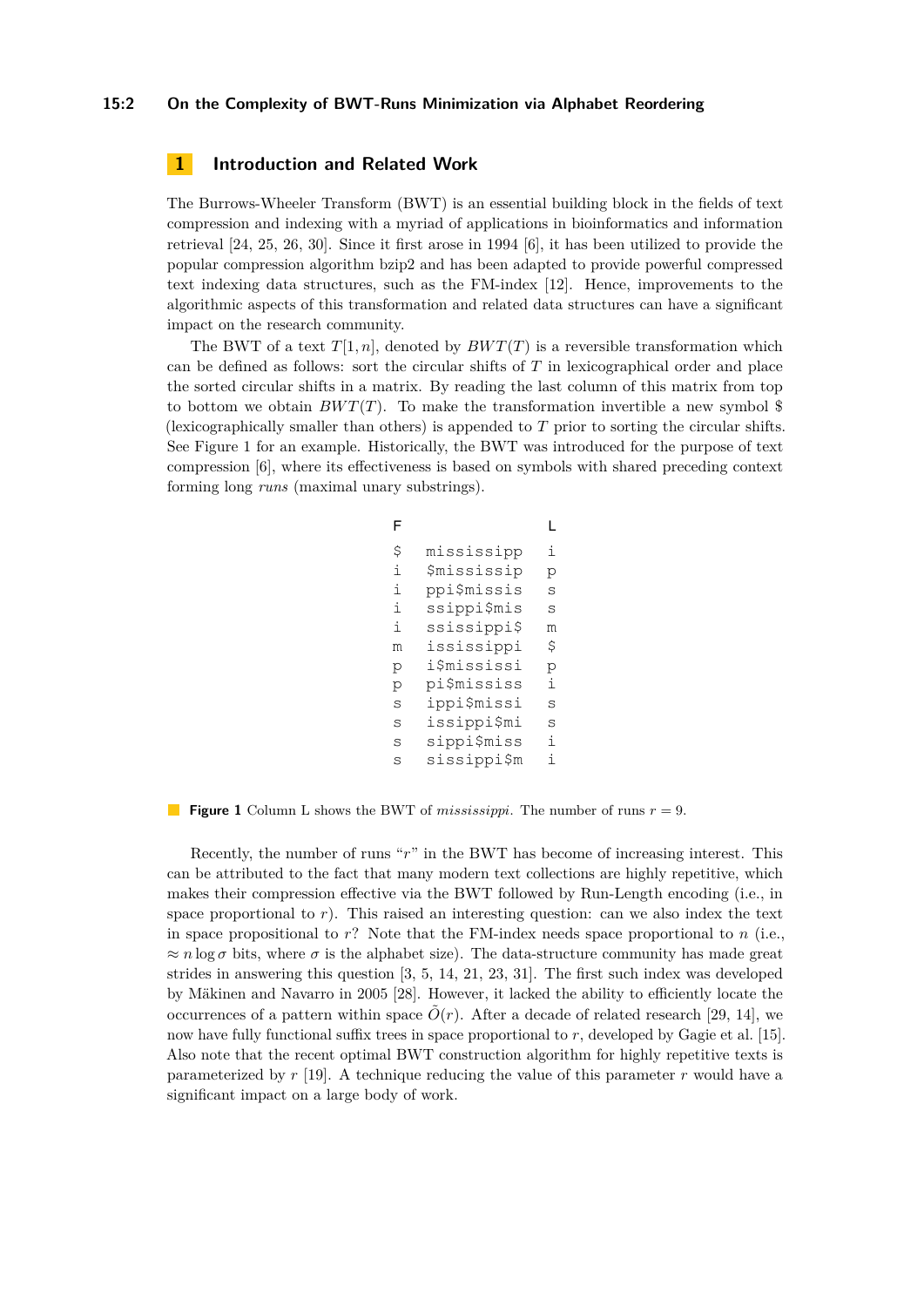A natural way to minimize *r* is to change the lexicographic ordering assigned to symbols of the alphabet. To demonstrate that this can have an impact on  $r$ , consider as an example the text *mississippi* with the usual ordering  $\frac{0}{2} < i < m < p < s$  where  $r = 9$ , but with the ordering  $\frac{1}{2} < s < i < p < m$  we have  $r = 8$ . In fact, there exist string families in which r differs by a factor of  $\Omega(\log n)$  for different orderings. This problem of reordering the alphabet is clearly fixed-parameter tractable in alphabet size  $\sigma$  and has a trivial  $O(\sigma! n)$  time solution. This may be adequate when  $\sigma$  is small as in DNA sequences. However, this is far from satisfactory from a theoretical point of view, or even from a practical point when the alphabet is slightly larger, such as in protein sequences, natural language texts, ascii texts, etc.

## **1.1 Related Work**

The work in 2018 on block sorting based transformations by Giancarlo et al. gives a theoretical treatment of alphabet ordering in the context of the Generalized BWT [\[16\]](#page-11-7). It was shown that for any alphabet ordering, r is at most twice the number of runs in the original text, a result which then holds for the standard BWT as well. Note however that this gives no lower bound on *r*, and thus gives no results on the approximability of the run minimization problem. There have been multiple previous attempts to develop other approaches to alphabet ordering. In bioinformatics, the role of ordering on proteins was considered in [\[34\]](#page-12-10) with approaches evaluated experimentally. Similar heuristic approaches evaluated through experiments were done in [\[1\]](#page-10-0). Researchers have also considered more restricted versions of this problem. For example, one can try to order a restricted subset of the alphabet, or limit wherein the ordering symbols can be placed. On this problem, heuristics have been utilized. Software tools like BEETL utilize these techniques to handle collections of billions of reads [\[8\]](#page-11-8). Another related work in [\[7\]](#page-11-9) shows, how to permute a given set of strings in linear time, such that the number of runs in the BWT of the (long) string obtained by concatenating the input strings, separated by the same delimiter symbol is minimized.

Even more recently, a work by Giancarlo *et al.,* considered the case where ordering is assigned to the nodes of a string's suffix tree, to minimize the number of runs in the BWT [\[17\]](#page-11-10). Interestingly, this problem can be solved in polynomial time. Although their technique can potentially minimize the number of runs in the BWT to an even greater extent than modifying the ordering on the alphabet, it also requires storing the order for each of these nodes, which can require more space. We leave open the problem of finding a trade-off between the strategy of ordering the alphabet and ordering the nodes of the suffix tree.

Given the lack of success with attacking the main problem from the upper bound side, perhaps it is best to approach the problem from the perspective of lower bounds and hardness. To this end, we show why a provably efficient algorithm has been evasive.

## **2 Problem Definitions and Our Results**

Let  $\Sigma$  denotes the alphabet and  $\sigma = |\Sigma|$ . A run in a string *T* is a maximal unary sub-string. Let  $\rho(T)$  be the number of runs in *T*.

 $\blacktriangleright$  **Problem 1** (Alphabet Ordering (AO)), *Given a string*  $T[1, n]$  *and an integer t, decide whether there exists an ordering of the symbols in its alphabet such that*  $\rho(BWT(T)) \leq t$ *.* 

<span id="page-2-0"></span>► **Theorem 2.** The alphabet ordering problem is NP-complete and its corresponding minim*ization problem is APX-hard.*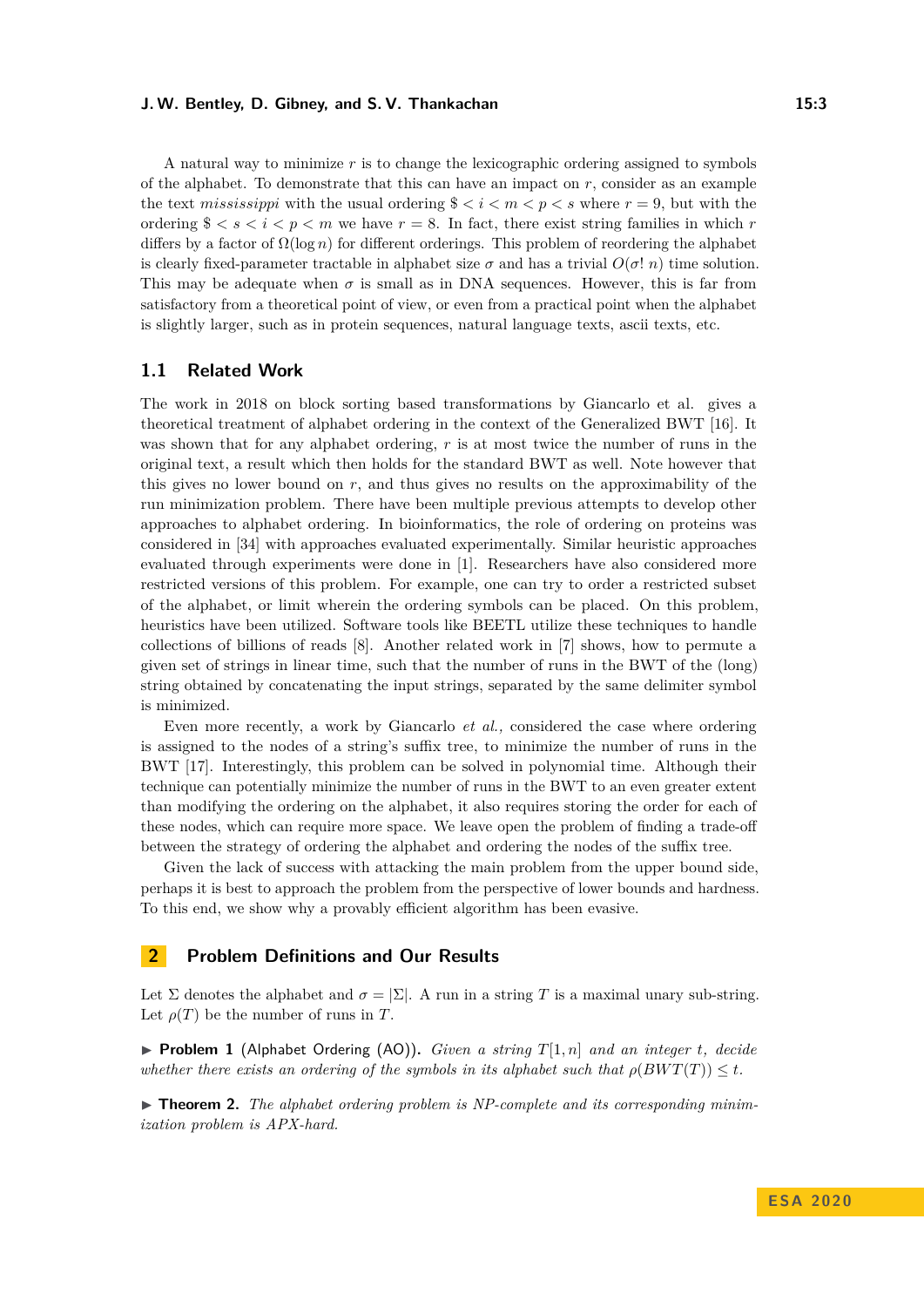#### **15:4 On the Complexity of BWT-Runs Minimization via Alphabet Reordering**

The problem can be solved in  $n \cdot \sigma! = n \cdot 2^{O(\sigma \log \sigma)}$  time naively. However, any significant improvement seems unlikely as per the Exponential Time Hypothesis (ETH) [\[27\]](#page-12-11).

<span id="page-3-0"></span> $\triangleright$  **Corollary 3.** *Under ETH, AO cannot be solved in time*  $poly(n) \cdot 2^{o(\sigma)}$ *.* 

It is known that  $\rho(BWT(T))$  can be lower bounded by the size of string attractor  $\gamma$ , a recently proposed compressibility measure [\[22\]](#page-12-12). Kempa and Kociumaka showed that  $\rho(BWT(T))$  can be upper bounded by  $O(\gamma \log^2 n)$  [\[20\]](#page-12-13). However,  $\gamma$  is independent of the alphabet ordering and the following result is immediate.

 $\triangleright$  **Corollary 4.** *Any alphabet ordering is an O*(log<sup>2</sup> *n*)*-approximation for AO.* 

We also introduce a specialization of AO, one where we impose more constraints on the ordering given to alphabet symbols.

 $\triangleright$  **Problem 5** (Constrained Alphabet Ordering (CAO)). *Given a set of d strings*  $T_1, \ldots, T_d$  *of total length N, find an ordering*  $\pi$  *on the symbols*  $\hat{\mathfrak{s}}_i$  ( $1 \leq i \leq d$ ) *such that*  $\hat{\mathfrak{s}}_{\pi(1)} \prec \hat{\mathfrak{s}}_{\pi(2)} \ldots \prec$  $\oint_{\pi(d)} \prec 0 \ldots \prec \sigma - 1$  and  $\rho(BWT(T_1 \pmb{\hat{B}}_1 T_2 \pmb{\hat{B}}_2 \ldots T_d \pmb{\hat{B}}_d))$  *is minimized.* 

We call  $\$_1, \$_2, \ldots, \$_d$  *special symbols*. In Section [5.3,](#page-10-1) we provide an example where an optimal ordering of special symbols removes a factor of  $\Omega(\log_{\sigma} d)$  in the number of runs, demonstrating that this can be a worthwhile preprocessing step. We refer to [\[8\]](#page-11-8) for an immediate use case in bioinformatics, where the input is a large collection of DNA reads.

► **Theorem 6.** *The constrained alphabet ordering problem can be solved in linear time.* 

In the full version [\[4\]](#page-11-11) of this paper, we extend these hardness results to the related problem of ordering source vertex on Wheeler graphs. Wheeler graphs are a recently introduced class of graphs which allow for BWT based indexing [\[2,](#page-10-2) [13,](#page-11-12) [18\]](#page-11-13).

## **3 Preliminaries: L-reductions**

Our inapproximability results use L-reductions [\[9\]](#page-11-14). We will be reducing a problem *A*, with some known inapproximability results, to a new problem *B*. We will use the following notation:

- $\bullet$  OPT<sub>*A*</sub>(*x*) denotes the cost of an optimal solution to the instance *x* of Problem *A*.
- $\bullet$  *c<sub>A</sub>*(*y*) denotes the cost of a solution *y* to an instance *x* of Problem *A* (suppressing the *x* in the notation  $c_A(x, y)$ .
- Since all problems presented here are minimization problems the approximation ratio can m. be written as  $R_A(x, y) = \frac{c_A(y)}{\text{OPT}_A(x)}$ , which is  $\geq 1$ .
- Let  $f_A(x) = x'$  be a mapping of an instance *x* of Problem *A* to instance *x'* of Problem *B*.
- Let *y*' be a solution to instance  $x' = f_A(x)$  and  $g_B(y') = y$  be the mapping of a solution  $y'$  to a solution  $y$  for instance  $x$ .

Taking *x*, *y*, *x' y'* as above, an L-reduction is defined by the pair of functions  $(f_A, g_B)$ , computable in polynomial time, such that there exist constants  $\alpha, \beta > 0$ , where for all *x* and *y* the following two conditions hold:

$$
\text{OPT}_B(f_A(x)) \le \alpha \text{OPT}_A(x) \text{ and } c_A(g_B(y')) - \text{OPT}_A(x) \le \beta \Big(c_B(y') - \text{OPT}_B(f_A(x))\Big).
$$

As a result,  $R_B(x', y') = 1 + \varepsilon$  implies  $R_A(x, y) \leq 1 + \alpha \beta \varepsilon = 1 + O(\varepsilon)$ . L-reductions preserve APX-hardness [\[32\]](#page-12-14).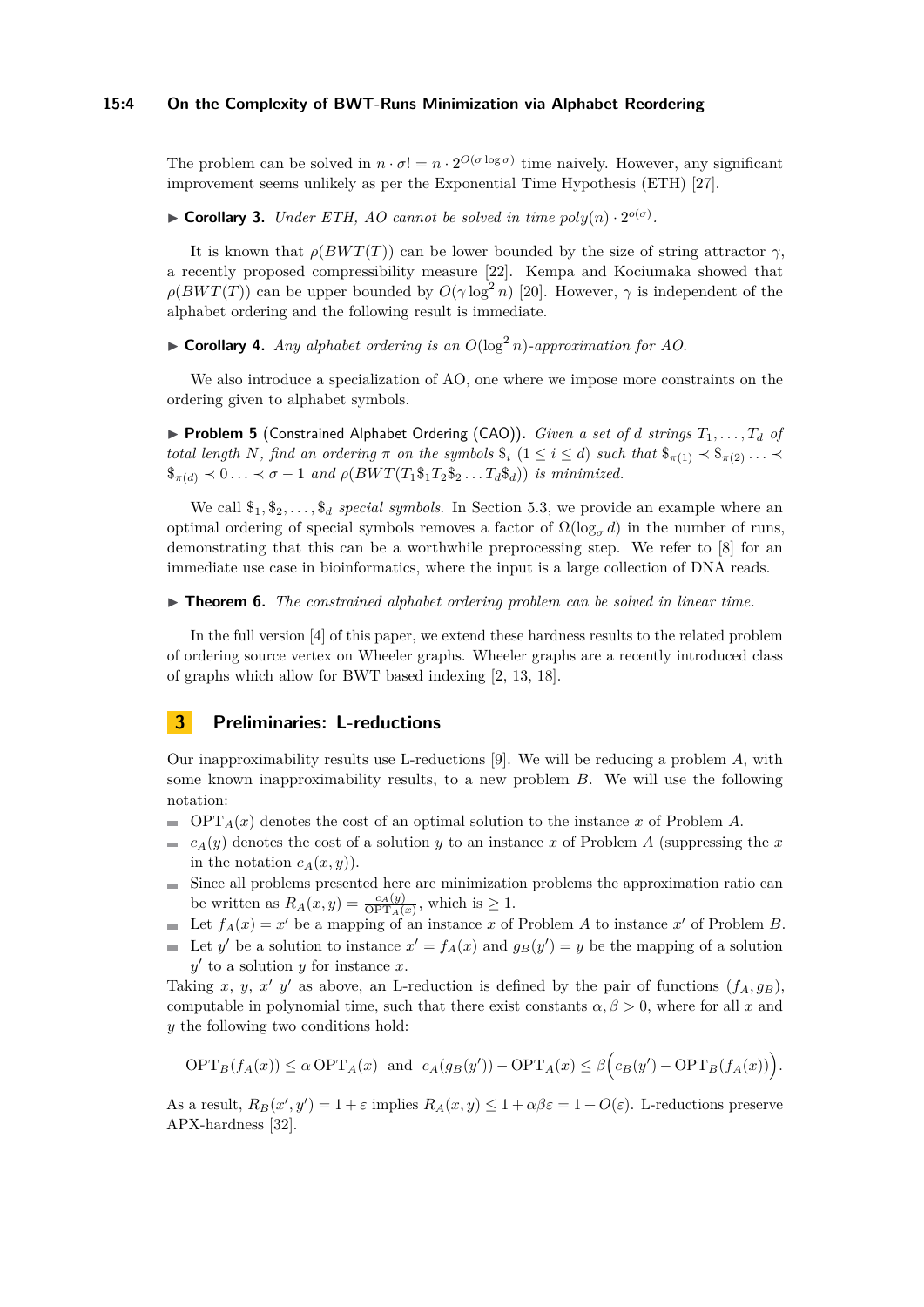# <span id="page-4-2"></span>**4 Hardness of Alphabet Ordering**

We will demonstrate a sequence of L-reductions from the  $(1, 2)$ -TSP Cycle problem, where the aim is to find a Hamiltonian cycle of minimum weight through an undirected *complete graph* on *n* vertices where all edges have weights either 1 or 2. The (1*,* 2)-TSP Cycle problem is APX-hard, even with only  $\Theta(n)$  edges of weight 1 [\[33\]](#page-12-15). The first reduction is to (1, 2)-TSP Path, where the goal is to find a Hamiltonian path of minimum weight, rather than a cycle.

<span id="page-4-0"></span>**I Lemma 7.** (1,2)-TSP Path is APX-hard, even with only  $\Theta(n)$  edges of weight 1.

**Proof.** We will give an approximation preserving reduction from (1*,* 2)-TSP to (1*,* 2)-TSP Path. By the APX-hardness of (1*,* 2)-TSP Cycle, we obtain Lemma [7.](#page-4-0)

Let *x* be the input graph *G* for  $(1, 2)$ -TSP Cycle and let  $f_A$  map the graph *G* to an identical graph  $G'$ . Let  $g_B$  map the  $(1, 2)$ -TSP Path  $y'$  given to  $G'$  to the cycle in  $G$  obtained by connecting the end points of the path with an edge of weight at most 2. Hence the cost  $c_B(y')$  is always at most the cost  $c_A(g_B(y'))$ . At the same time, the weight  $\text{OPT}_A(x)$  of an optimal cycle in *G* is bound above by the weight  $\text{OPT}_B(f_A(x))$  of an optimal path in *G*<sup> $\prime$ </sup> plus 2. Thus,  $c_B(y') \le c_A(g_B(y'))$  and  $\text{OPT}_A(x) \le \text{OPT}_B(f_A(x)) + 2$ . Therefore,

$$
\frac{\text{OPT}_B(f_A(x))}{c_B(y')} \le 1 + \varepsilon \implies \frac{\text{OPT}_A(x)}{c_A(g_B(y'))} \le \frac{\text{OPT}_B(f_A(x)) + 2}{c_B(y')} \le 1 + \varepsilon + \frac{2}{n} \le 1 + O(\varepsilon). \blacktriangleleft
$$

We proceed to present our reduction which consists of two phases.

#### **4.1 Reduction Phase 1**

<span id="page-4-1"></span>Given a complete graph on *n* vertices and  $m = \Theta(n)$  edges of weight 1 as input to (1,2)-TSP Path, remove all edges of weight 2. We call the resulting graph *G*. Construct the incidence matrix for *G* (a row for each edge, and a column for each vertex, where the two 1's in a row indicate which two vertices are incident to the edge for that row). Then add  $2\ell$  rows of all 0's to bottom of the matrix, where  $\ell = 4m$ . Next, add two additional columns  $c_s$ and  $c_t$  where  $c_s[i] = 1$  if  $i \in \{m+2, m+4, \ldots, m+2\ell\}$  and 0 otherwise, and  $c_t[i] = 1$  if  $i \in \{m+1, m+3, \ldots, m+2\ell-1\}$  and 0 otherwise (see Figure [2\)](#page-4-1). We call this matrix *M*.

$$
\begin{array}{c|c|lr}\n\hline\n\mathbf{c}_s & \mathbf{c}_t \\
\hline\n0 & ? & \cdots & ? & 0 \\
\vdots & \vdots & \vdots & \vdots & \vdots \\
0 & ? & \cdots & ? & 0 \\
0 & 0 & \cdots & 0 & 1 \\
1 & 0 & \cdots & 0 & 0 \\
1 & 0 & \cdots & 0 & 0 \\
\vdots & \vdots & \vdots & \vdots & \vdots \\
0 & 0 & \cdots & 0 & 1 \\
1 & 0 & \cdots & 0 & 0 \\
\hline\n\end{array}\n\right]\n\mathbf{Z}\ell
$$

**Figure 2** The modified incidence matrix for the graph *G*. Each of the first *m* rows is for an edge. The bottom  $2\ell = 8m$  rows are added as are the outer two most columns.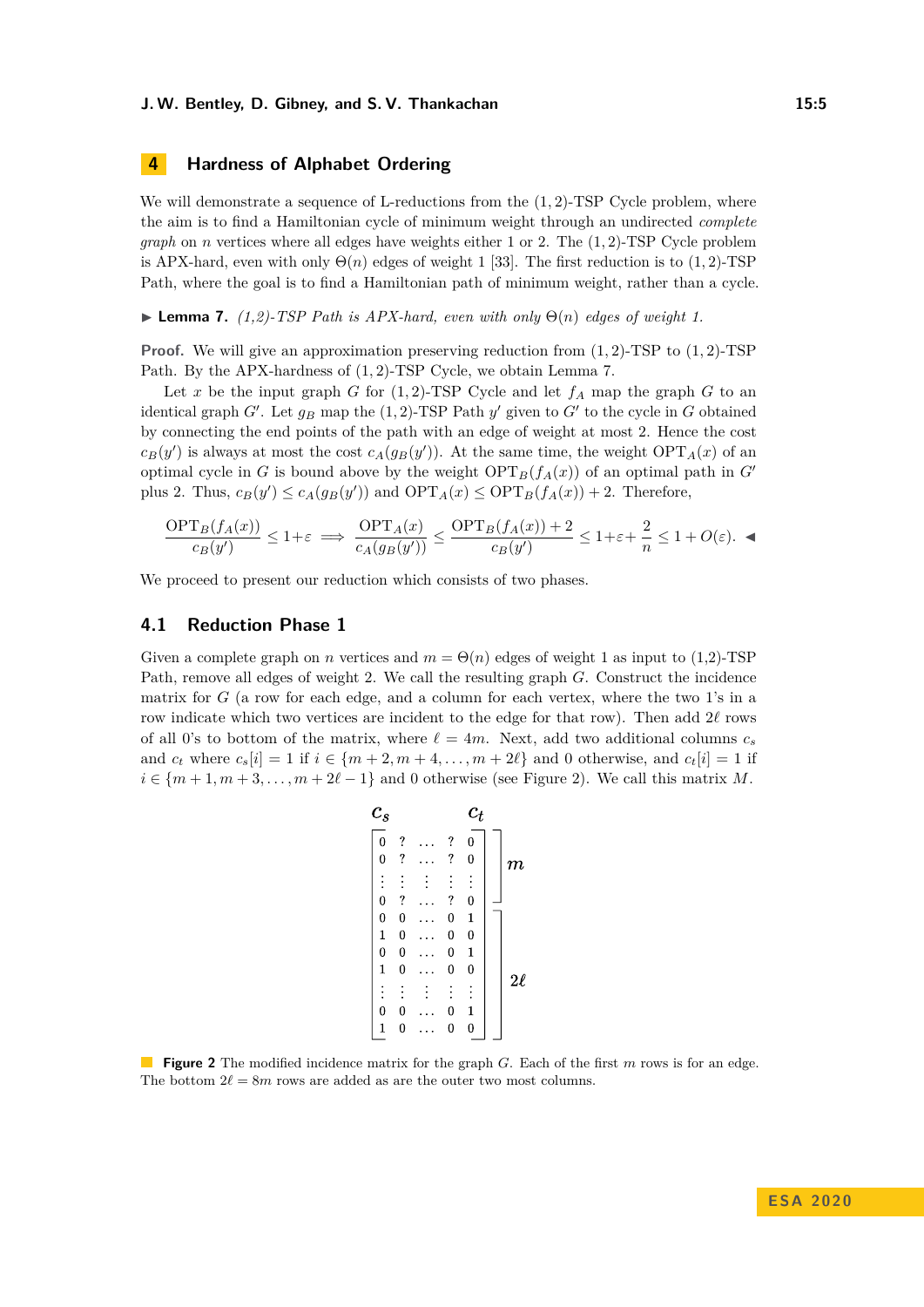#### **15:6 On the Complexity of BWT-Runs Minimization via Alphabet Reordering**

We now present an intermediate problem that we call Column Ordering  $(CO)$ , which is: given a matrix *M* constructed as above, find an optimal ordering on the columns so as to *minimize the number of runs in its linearization.* We will use  $M_{\pi}$  to denote the matrix *M* with the ordering  $\pi$  applied to its columns and  $L(M_{\pi})$  to denote the string obtained by concatenating the rows of  $M_\pi$  from top to bottom. We call  $L(M_\pi)$  the linearization of  $M_\pi$ .

Next, we describe the function which maps solutions of our instance of Column Ordering back to a solution of (1, 2)-TSP Path. Ignoring the added columns  $c_s$  and  $c_t$ , the ordering  $\pi$ induces a collection of disjoint paths in  $G$ , which we call  $P$ , where two vertices form an edge if their columns are adjacent and there exists a row with 1's in both columns. Given *P* we create a (1,2)-TSP Path by connecting the paths in *P* with  $|P| - 1$  edges of weight 2. Note that this can be done in linear time.

<span id="page-5-0"></span>**Lemma 8.** *If*  $c_s$  and  $c_t$  are the first and last columns of  $M_\pi$  respectively, then the cost of  $\omega$ *ur CO* solution is  $\rho(L(M_\pi)) = 2m_1 + 4(m - m_1) + 2\ell + 1 = 4m - 2m_1 + 2\ell + 1$ , where  $m_1$ *is the number of rows whose edges are in the collection of paths P. The corresponding cost of the solution to (1,2)-TSP Path is*  $m_1 + 2(n - 1 - m_1) = 2(n - 1) - m_1$ .

**Proof.** Ignoring the first run of  $L(M_\pi)$  for the moment, every row in  $M_\pi$  corresponding to an edge in *P* contributes two runs to  $\rho(L(M_{\pi}))$  (e.g. 0...0110...0). Any row whose edge is not in *P* and not in the bottom 2 $\ell$  rows, contributes four (e.g.  $0 \ldots 010 \ldots 010 \ldots 0$ ) and there are  $m - m_1$  such (rows) edges. The extra 2 $\ell$  rows in total contribute 2 $\ell$  runs. Adding the "+1" term for the start of  $L(M_\pi)$  gives the desired expression. The second statement follows from the TSP Path having  $m_1$  edges of weight 1 and the  $n-1$  edges in total needed to form a Hamiltonian path.

<span id="page-5-1"></span> $\blacktriangleright$  **Lemma 9.** *If*  $c_s$  *and*  $c_t$  *are not the first and last columns respectively, then the solution to CO is sub-optimal.*

**Proof.** If *c<sup>t</sup>* is first and *c<sup>s</sup>* is last, then one extra run is contributed over *c<sup>s</sup>* being first and  $c<sub>t</sub>$  last, while maintaining the rest of the ordering to be the same. In any configuration where either *c<sup>s</sup>* or *c<sup>t</sup>* are not ends of the matrix, the bottom rows will contribute at least  $3\ell$  runs. Letting  $m_1^*$  denote the optimal number of edges of *P*, then the optimal  $\rho(L(M_{\pi^*}))$ is  $4m - 2m_1^* + 2\ell + 1 < 4m + 2\ell \leq 3\ell$ . Note that the first inequality is strict since we can always find at least one edge for *P*. J

It is immediate from Lemmas [8](#page-5-0) and [9](#page-5-1) that an optimal solution for CO is one which maximizes  $m_1$ , and this provides an optimal solution for  $(1,2)$ -TSP Path. We now must show that our reduction is also an L-reduction. Lemmas [10](#page-5-2) and [11](#page-5-3) consider the two possible cases.

<span id="page-5-2"></span>**Lemma 10.** If  $c_s$  and  $c_t$  are the first and last columns respectively in a solution to CO, *then the L-reduction conditions hold.*

**Proof.** By Lemmas [8](#page-5-0) and [9,](#page-5-1) the optimal cost for the instance of CO can be expressed as  $4m - 2m_1^* + 2\ell + 1$  and the optimal cost for the instance of (1,2)-TSP Path as  $2(n - 1) - m_1^*$ . To prove Condition (i), we need to show there exists an  $\alpha > 0$  such that

 $4m - 2m_1^* + 2\ell + 1 \leq \alpha(2(n - 1) - m_1^*)$ 

Since  $m = \Theta(n)$  there exists a constant  $C > 1$ , such that for *n* large enough  $m \leq Cn$ . The left hand side can be bounded above by  $4Cn - 2m_1^* + 8Cn + 1 = 12Cn - 2m_1^* + 1$  (recall  $\ell = 4m$ ). Since  $m_1^* \leq n-1$  it is easy to find such an  $\alpha$  for  $n \geq 2$ . Below is the inequality for Condition (ii), which is true for  $\beta \geq 1/2$ .

<span id="page-5-3"></span>
$$
(2(n-1)-m_1)-(2(n-1)-m_1^*) \le \beta((4m-2m_1+2\ell+1)-(4m-2m_1^*+2\ell+1)) \blacktriangleleft
$$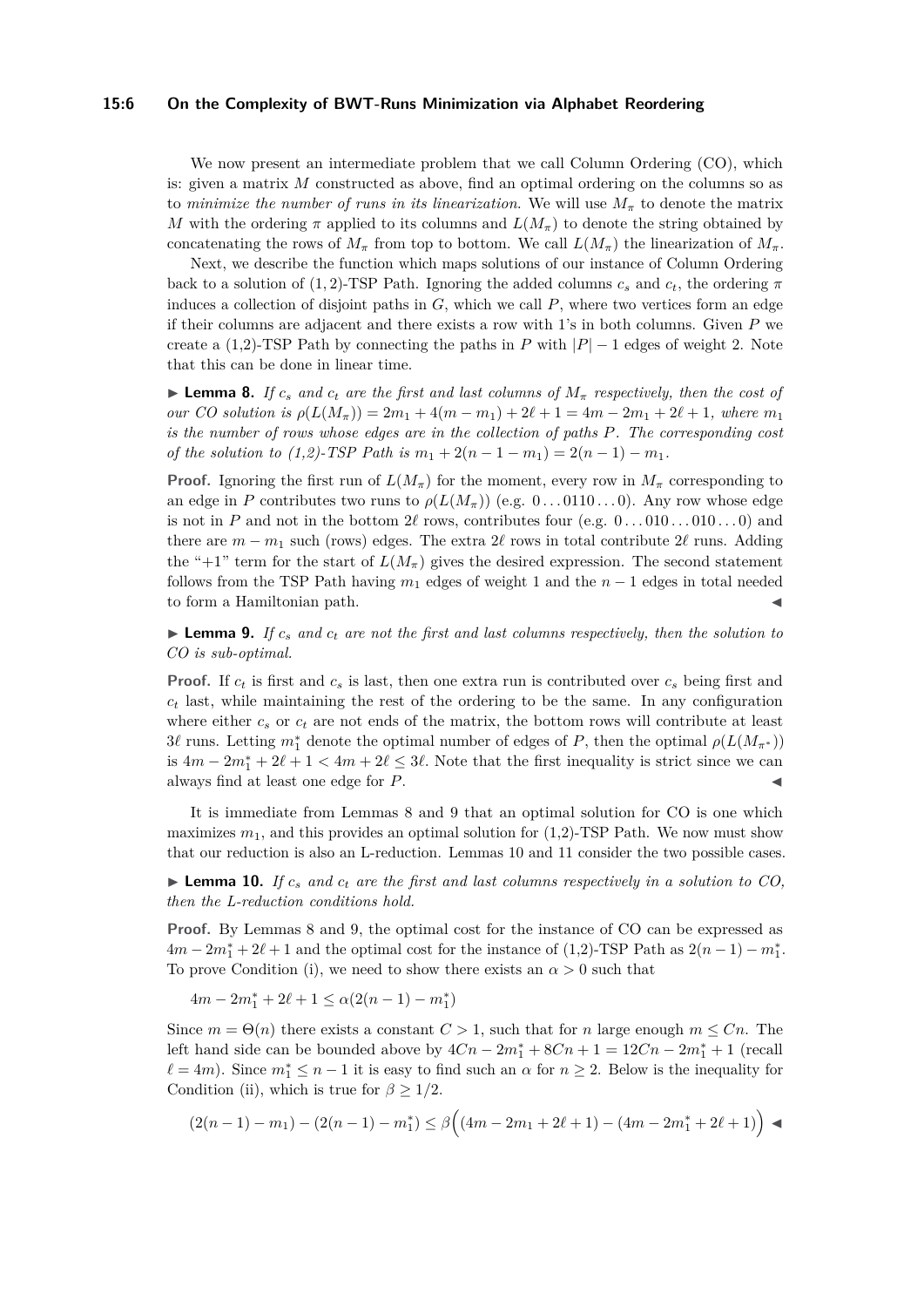**Lemma 11.** If  $c_s$  and  $c_t$  are not the first and last columns respectively in a solution to *CO, the L-reduction conditions still hold.*

**Proof.** Condition (i) holds since the optimal solution values to the overall problem have not changed. For Condition (ii), we consider the two scenarios:

- Scenario 1:  $c_s$  or  $c_t$  are not at the far ends of  $M_\pi$ . Then the cost of the solution for CO, which is at least  $3\ell$ , exceeds the cost for any solution considered in Lemma [10.](#page-5-2) Furthermore, any corresponding solution for (1,2)-TSP Path has already been considered in Lemma [10,](#page-5-2) where now the right-hand is larger than it was in Lemma [10.](#page-5-2)
- **Scenario 2:**  $c_t$  is the first column of  $M_\pi$  and  $c_s$  is the last. Then, again, we have already considered a solution in Lemma [10](#page-5-2) which has solution cost one less for CO and yet had the same solution cost for (1,2)-TSP Path.

This completes the proof.

# **4.2 Reduction Phase 2**

Given the matrix *M* as constructed in Phase 1 from *G*, we will now construct a string *T* as input to the problem AO. It is easier to describe *T* in terms of its substrings, which are created by iterating through the matrix *M* as follows:

- For  $1 \le j \le n+2$ ,  $1 \le i \le m+2\ell$ : if  $M_{i,j} = 1$  output the substring  $10^{i+1}2C_j$
- For  $1 \leq j \leq n+2$ : output the substring  $0^{m+2\ell+2}2C_j$
- Append to each substring created above a unique  $\hat{\mathbf{s}}_i$  symbol  $(1 \leq i \leq 2m + 2\ell + n + 2)$ .

The string *T* is the concatenation of these substrings in any order and  $|T| = O(n^2)$ . The alphabet set  $\Sigma$  is  $\{0, 1, 2\} \cup \{C_1, C_2, \ldots, C_{n+2}\} \cup \{\$\_1, \$\_2, \ldots, \$\_{2m+2\ell+n+2}\}\$  and  $\sigma = \Theta(n)$ .

Given a solution  $\pi$  to this instance of AO we use the relative ordering given to the  $C_i$ symbols as the ordering for the columns of  $M_\pi$ . For the analysis of why this works, we define some properties that we would like  $BWT(T)$  and  $\pi$  to have. For any symbol  $a \in \Sigma$  we will call the maximal set of indices where the *F* column of the sorted circular shift matrix has only *a*'s as the *a*-block. Our goal will be to "simulate" the linearization of  $L(M_\pi)$  within the 0-block of  $BWT(T)$ . We let  $C_s$  and  $C_t$  denote the symbols for columns  $c_s$  and  $c_t$  respectively.

- The following are the key properties that an optimal solution  $\pi^*$  will have:
- **1.** For a fixed *j*, all  $C_j$  symbols are placed adjacently in  $BWT(T)$ ;
- **2.** All 2 symbols are placed adjacently in *BW T*(*T*);
- **3.** The symbol 2 is adjacent to the symbol 0 in the ordering;
- **4.** The \$*<sup>i</sup>* symbols are ordered in such a way as to minimize the number of runs of 1 in the 0-block of  $BWT(T)$ .
- **5.** The symbols *C<sup>s</sup>* and *C<sup>t</sup>* are both positioned at the beginning and end respectively of the alphabet ordering given to the  $C_i$  symbols.

The 0-block of  $BWT(T)$  will consist of 0's, 1's, and  $\hat{\mathcal{S}}_i$  symbols. All  $\hat{\mathcal{S}}_i$  symbols will be adjacent within the 0-block. This is since the  $\hat{\mathbf{s}}_i$  symbols succeeded by 0, are all succeeded by the substring  $0^{m+2\ell+2}2$  and every occurrence of  $0^{m+2\ell+2}2$  preceded by a  $\hat{\mathcal{S}}_i$  symbol (when *T* is viewed as a circular string). Let  $r_0$  denote the number of runs created in the 0-block of *BWT*(*T*), minus the number of  $\hat{\mathcal{S}}_i$  symbols in the 0-block of *BWT*(*T*).

#### <span id="page-6-0"></span>► **Lemma 12.** *Unless all of the above properties hold, the solution to AO is suboptimal.*

**Proof.** If any of Properties 1–3 are violated, we can exchange our solution with one which maintains the value  $r_0$  but reduces the runs created in other blocks. This is since the alphabet ordering can be modified to have these properties, while at the same time maintaining the relative orderings of symbols within the 0-block. In the case of Property 4, given that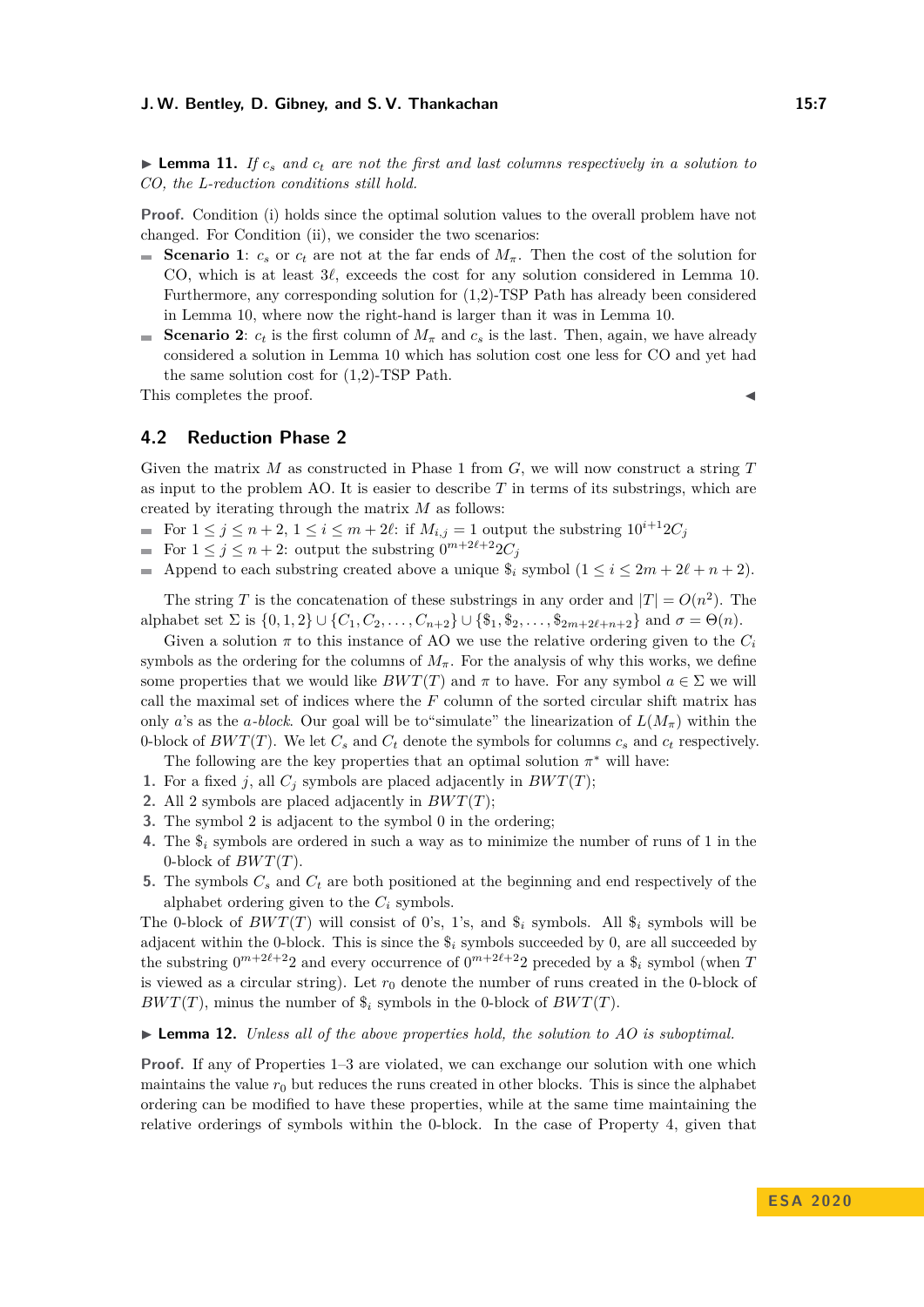#### **15:8 On the Complexity of BWT-Runs Minimization via Alphabet Reordering**

Properties 1–3 hold, modifying the solution so that the property holds can only decrease  $r_0$ , while it maintains the number of runs created in other blocks. Assuming properties  $1-4$  hold, there are two possibilities, either  $C_s$  and  $C_t$  are extremal or they are not.

- In the case of being extremal, if  $C_s < C_t$ , then by Property 4, the  $2\ell = 8m$  instances of 1's in the bottom 2 $\ell$  rows of  $M_\pi$  shall correspond to 4*m* runs of two consecutive 1's in the 0-block of  $BWT(T)$ . The upper rows of  $M<sub>\pi</sub>$  shall correspond to at most 2*m* runs of 1's in the 0-block of  $BWT(T)$ . Hence, in the 0-block there are at most  $6m + 1$  runs of 1's making at most  $6m + 2$  runs of zeros to surround them, so that  $r_0 \leq 12m + 3$ . In the case where  $C_t < C_s$ , one additional run of 1's is created over the same configuration where the positions of  $C_s$  and  $C_t$  are swapped.
- In the case of them not being extremal, considering only the last  $2\ell$  rows of  $M_\pi$ , there m. are 8*m* runs of lonely 1's in the 0-block of  $BWT(T)$ , and at least 8*m* + 1 runs of 0's to surround them, leading to  $r_0 \geq 16m + 1$ .

This completes the proof.

As mentioned earlier, we aim to have a substring of *BW T*(*T*) within the 0-block which is the same as  $L(M_\pi)$  except for the lengths of its runs, i.e., the number of runs will be the same. We will call this substring the simulation of  $L(M_\pi)$ .

#### <span id="page-7-0"></span>► **Lemma 13.** *If all Properties 1–5 hold, then*  $r_0 = \rho(L(M_\pi)) - 1$  *and*  $\rho(BWT(T)) = r_0 + \sigma - 1$ *.*

**Proof.** We will first show that when Properties 1–5 hold,  $r_0 = \rho(L(M_\pi)) - 1$ , i.e., that the simulation works. Within the 0-block of  $BWT(T)$ , row *i* is simulated by the characters preceding each substring  $0^{i+1}2$ . Note that they all appear consecutively in the 0-block. Within the simulation of the  $i^{th}$  row, if the value of the  $j^{th}$  column of  $M_{\pi}$  is 0, then the characters preceding substrings of the form  $0^{i+1}2C_j$  are all 0. If the value of the  $j^{th}$  column of *M* is 1, then there exists a single substring of the form  $0^{i+1}2C_j$  preceded by a 1, and the remaining substrings of the form  $0^{i+1}2C_j$  are all preceded by 0. Note that all characters preceding  $0^{i+1}2C_j$  are consecutive within the  $i^{th}$  row, however, the unique \$'s following each substring allow the characters following each  $0^{i+1}2C_j$  to have their orders swapped. Because of Property 5, in the column ordering of  $M_{\pi}$  there will never be a run of more than two consecutive 1's in  $L(M_\pi)$ . Hence, when Property 4 is applied, we know that 1's which would are adjacent in  $L(M_\pi)$  are adjacent in the 0-block. Combining all these observations gives us that  $L(M_\pi)$  is successfully simulated within the 0-block. The "−1" term in the expression for  $r_0$  arises due to Property 2. This is since the 0 symbol in 0-block of  $BWT(T)$  that is adjacent to the 2-block does not contribute a run. We have shown  $r_0 = L(M_\pi) - 1$ .

Finally, the fact that  $\rho(BWT(T)) = r_0 + \sigma - 1$  follows from Properties 1–3 which cause every symbol except 1 to contribute exactly one run to  $\rho(BWT(T))$  outside of the simulation  $(1's$  first appearance is within the simulation).

#### <span id="page-7-1"></span>► Lemma 14. *If all Properties 1–5 hold, the L-reduction conditions are satisfied.*

**Proof.** By Lemma's [12](#page-6-0) and [13](#page-7-0) we have the optimal cost for AO being  $r_0^* + \sigma - 1$  and optimal cost for CO as  $r_0^* + 1$ . For Condition (i) note that  $\sigma = \Theta(n)$  and because there are at most 5 runs created by each row,  $m + 2\ell \le r_0^* \le 5(m + 2\ell)$ , so that  $r_0^* = \Theta(n)$ . Hence, we can find an  $\alpha$  such that  $r_0^* + \sigma - 1 \leq \alpha (r_0^* + 1)$ . For Condition (ii), we have  $(r_0+1)-(r_0^*+1)$  ≤  $\beta((r_0+\sigma-1)-(r_0^*+\sigma-1))$  with  $\beta=1$ . <br>
■

 $\blacktriangleright$  **Lemma 15.** If any of Properties 1–5 are violated, the L-reduction conditions are satisfied.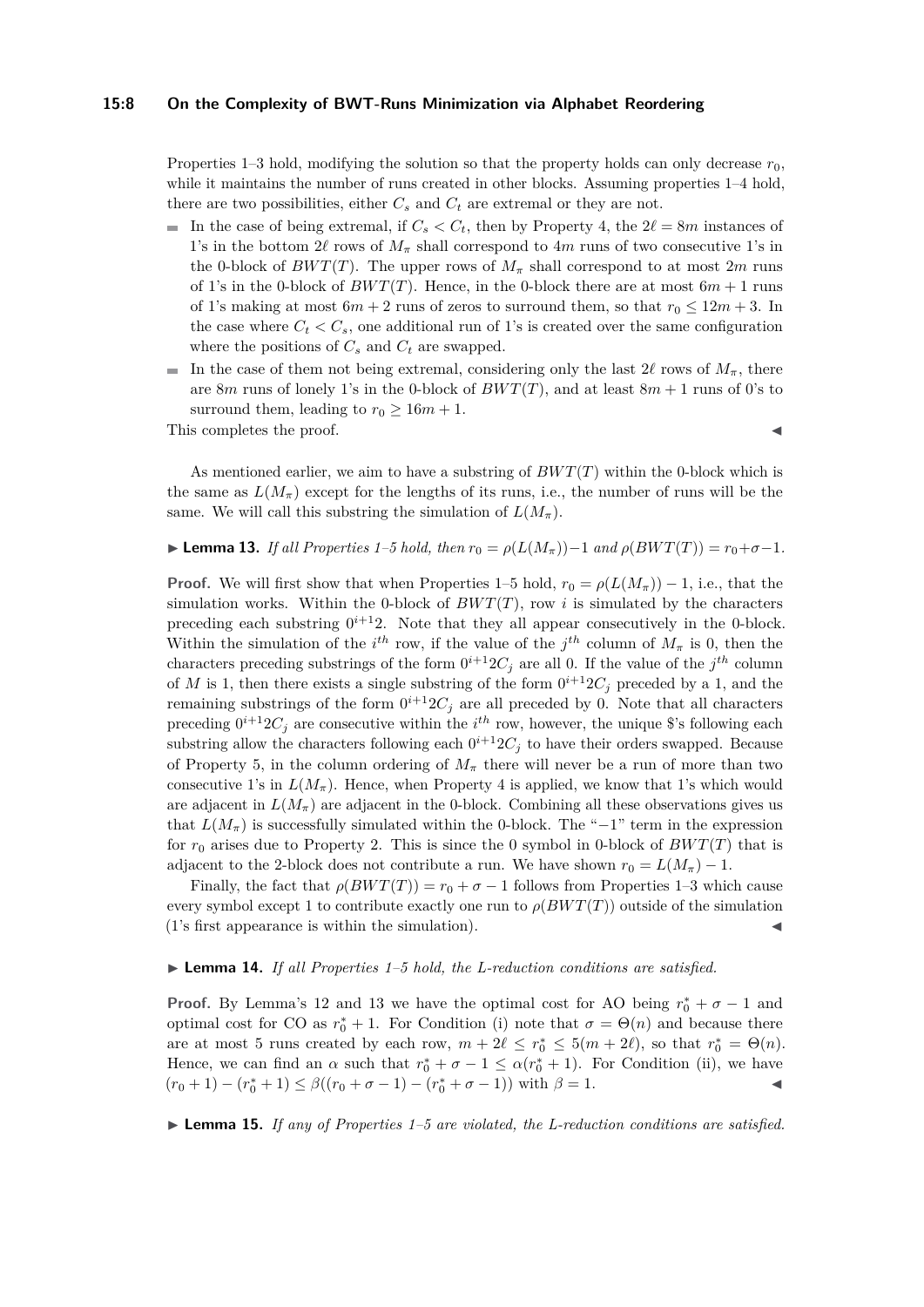**Proof.** Condition (i) is satisfied since optimal values for the overall problem are unchanged. For Condition (ii), if any of the first four properties are violated, we have already shown in Lemma [14](#page-7-1) that the inequality holds in the harder case where  $\rho(L(M_{\pi}))$  has the same value but the overall number of runs in  $BWT(T)$  is less. If the first four properties hold and the fifth property does not hold, there are two cases. In the first case, if *C<sup>t</sup>* is ordered first and  $C_s$  last, then swapping  $C_s$  and  $C_t$  modifies both sides of the inequality for Condition (ii) by the same amount. In the second case, if either  $C_s$  or  $C_t$  are not ordered first or last, the left hand side of the inequality in Condition (ii), that is  $(\rho(L(M_{\pi})) - \rho(L(M_{\pi^*}))$ , will be large, as this corresponds to the columns  $c_s$  and  $c_t$  not being first or last. However, the right-hand side  $((r_0 + \sigma - 1) - (r_0^* + \sigma - 1))$  will be large as well, perhaps even larger as there may exist runs of three of four 1's in  $L(M_\pi)$  that cannot be simulated in the 0-block of  $BWT(T)$ . In particular,  $r_0 \ge \rho(L(M_\pi)) - 1$  and  $\rho(L(M_{\pi^*})) = r_0^* + 1$ , so that with  $\beta = 1$ 

$$
\rho(L(M_{\pi})) - \rho(L(M_{\pi^*})) \le (r_0 + 1) - \rho(L(M_{\pi^*})) \le \beta((r_0 + \sigma - 1) - (r_0^* + \sigma - 1)).
$$

We have shown an L-reduction from  $(1,2)$ -TSP Path to AO. This combined with Lemma [7](#page-4-0) completes the proof for Theorem [2.](#page-2-0)

## **4.3 Proof of Corollary [3](#page-3-0)**

Assuming ETH, there exists no  $2^{o(n)}$  time algorithm for Hamiltonian Path Problem [\[10\]](#page-11-15). Our reduction allows us to determine the minimum number of paths in *G* needed to cover all the vertices and can hence solve Hamiltonian Path. This can be done by first constructing an incidence matrix for *G* and then applying the rest of the reduction as in Section [4.](#page-4-2) Since the alphabet size  $\sigma$  is linear in *n* and  $|T| = \Theta(n^2)$ , an  $|T|^{O(1)} \cdot 2^{o(\sigma)}$  time algorithm for AO would imply an  $2^{o(n)}$  time algorithm for Hamiltonian Path, a contradiction.

## **5 Constrained Alphabet Ordering**

#### **5.1 Reducing to a Simpler Problem**

Recall that we wish to find an ordering on the special symbols  $\mathcal{F}_1, \ldots, \mathcal{F}_d$  such that the number of runs in the BWT of  $T = T_1 \$_1 \dots T_d \$_d$  is minimized and the  $\$$  symbols are lexicographically before other symbols. We will consider our alphabet to be over integers that are bounded by  $N^{O(1)}$ , where  $N = |T|$ . Let *s* be an arbitrary substring of *T* without \$ symbols. The symbols in *T* which are followed by  $s\hat{s}_i$  will form a contiguous portion of  $BWT(T)$ . However, their ordering within that contiguous portion is determined by the relative ordering given to  $\hat{\mathcal{S}}_i$  symbols. Hence, we can arrange the symbols within this portion of  $BWT(T)$  so that identical symbols are placed adjacently.

For example, let  $c_1s\$_1$ ,  $c_2s\$_2$ , ...,  $c_ts\$_t$  be substrings of *T*. The symbols  $c_1$ ,  $c_2$ , ...  $c_t$  will be contiguous in  $BWT(T)$  in some order. Now, suppose that  $c_2 = c_4 = c_7$ . By rearranging the  $\mathcal{L}_2$ ,  $\mathcal{L}_4$ , and  $\mathcal{L}_7$  to be adjacent within the relative ordering of the  $\mathcal{L}_5$  symbols, we can make *c*2, *c*4, and *c*<sup>7</sup> appear consecutively. Taking this one step further, we can also change the relative ordering of  $\$_2$ ,  $\$_4$ , and  $\$_7$ , so that if the substrings  $\alpha c_2 s_{2}$ ,  $\beta c_4 \$_4$ , and  $\alpha s_{7}$  occur in *T*, then the two  $\alpha$ 's will be adjacent in the contiguous portion of  $BWT(T)$  corresponding to the substrings  $c_2s\mathcal{S}_2$ ,  $c_4s\mathcal{S}_4$ , and  $c_7s\mathcal{S}_7$ .

Hence, the set of symbols  $B_s = \{x \mid xs\hat{i}_i \text{ is a substring of } T \text{ for some } i \in [1, d]\}$  can be modeled as a tuple where each symbol appears only once within the tuple. Along with each symbol *x* in  $B_s$ , we will maintain a set  $\Delta_s^x = \{\$\!\!\{s_i \mid xs\$\!\!\{i\}\!\!\}$  is a substring of *T* $\}$ . We will arrange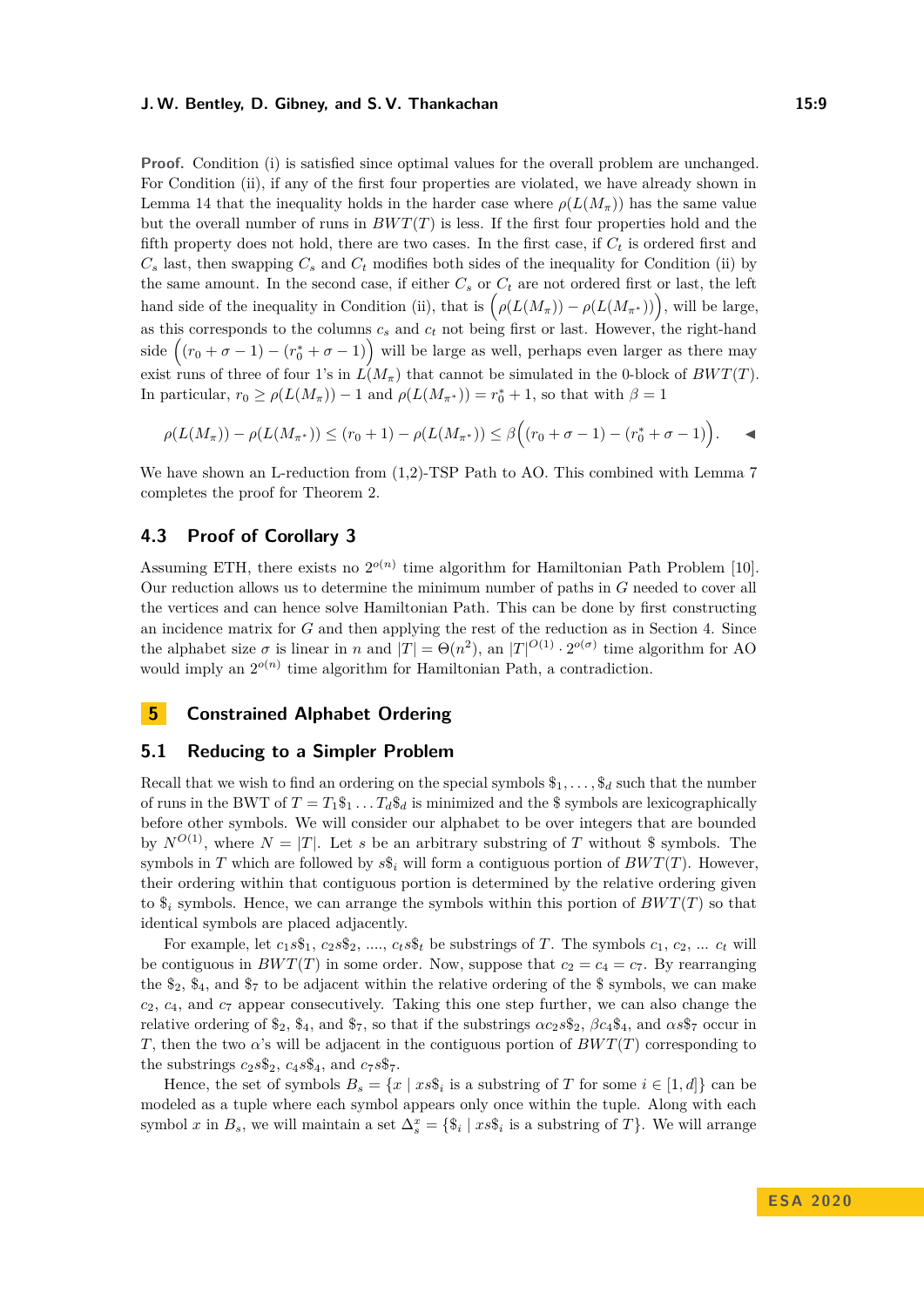#### **15:10 On the Complexity of BWT-Runs Minimization via Alphabet Reordering**

all non-empty tuples  $B_s$  in the lexicographic ordering of  $s$ . As such, these tuples can be constructed by first assigning any ordering to the \$ symbols (where they are lexicographically first in the alphabet) and then using the longest common prefix (LCP) between consecutive suffixes in lexicographic order. These values are obtained directly from the longest common prefix array. The suffix array and longest common prefix array can both be constructed in linear time assuming an integer alphabet of size  $N^{O(1)}$  [\[11\]](#page-11-16). We will define the problem of ordering the symbols within these tuples as a new problem.

**Problem 16** (Tuple Ordering (TO)). *Given a list of tuples*  $t_1, \ldots, t_q$  *in a fixed order, each containing a subset of symbols from* Σ*, order the symbols in each tuple such that the total number of runs in the string formed by their concatenation*  $t_1 \cdot t_2 \cdot \ldots \cdot t_q$  *is minimized (not considering '(', ')' and commas, of course).*

We will show that TO can be solved in linear time. To map solutions of TO back to solutions of CAO, a tuple for  $B_s$  needs to maintain pointers to each tuple  $B_{xs}$ , where x is a symbol. Then given a solution to TO, we start with the tuple for  $B_{\varepsilon}$ . The ordering given to symbols within this tuple provides us with a partial ordering on the \$ symbols. The symbols in  $\Delta^x_\varepsilon$  associated with the first symbol *x* within the tuple are ordered before the symbols  $\Delta^y_\varepsilon$ associated with the second symbol *y*, etc. Then for a symbol *x*, the tuple for  $B_x$  provides a refinement of this partial ordering. In particular, it provides a partial ordering on  $\Delta_{\varepsilon}^{x}$ . To recover the total ordering on \$ symbols, we recursively refine the partial ordering at our current tuple by examining all of the tuples which the current tuple points to. Note that this works since for a given tuple for  $B_s$ , the sets  $\Delta_s^x$  are disjoint. The time required to recover this solution is proportional to *N*.

### **5.2 Solving the Tuple Ordering Problem in Linear Time**

We show how to reduce the TO problem to the single-source shortest path problem on a DAG *G*, which is constructed as follows. For each tuple  $t_i$ , create two sets of vertices  $L_i$  and  $R_i$ , both of size  $|t_i|$ , such that for each symbol  $c \in t_i$ , there exists a vertex with label *c* in  $L_i$ as well as in  $R_i$ . Between each pair of vertices  $u \in L_i$  and  $v \in R_i$ , where the label of *u* is not equal to the label of *v*, create a directed edge of weight 1 from *u* to *v*. If  $|t_i| = 1$ , then create a directed edge of weight 1 from the unique vertex in  $L_i$  to the unique vertex in  $R_i$ . For each *R*<sup>*i*</sup> and  $L_{i+1}$  (1 ≤ *i* ≤ *q* − 1), and each pair  $u \in R_i$  and  $v \in L_{i+1}$ , create a directed edge from  $u$  to  $v$ , with weight 1 if they have the same label, and weight 2 otherwise. Finally, create a start vertex *s* and directed edges of weight 1 from *s* to each vertex in *L*1, and an end vertex *e* with directed edges of weight 1 from each vertex in  $R_q$  to  $e$ . See Figure [3](#page-10-3) for an illustration.

Clearly, the shortest path from *s* to *e* is the one with the fewest edges of weight 2, and this path gives us a tuple ordering which minimizes the number of runs created by the tuples. To obtain this ordering, for a tuple *t<sup>i</sup>* , place as the left-most symbol the label of the vertex used in  $L_i$  within the shortest path, and the right-most symbol the label of the vertex used in  $R_i$  within the shortest path. The other symbols can be ordered arbitrarily. Because  $G$  a DAG, this shortest path can be found in time proportional to the number of edges, which is  $O(\sigma^2 q)$ . Next, we show how to solve this in time proportional to the number of vertices of *G*.

Rather than constructing the edges in *G*, we can work from left-to-right maintaining the shortest path from *s* to the vertices in our current level of  $G$ , either  $L_i$  or  $R_i$ . Suppose our current level is  $L_i$  and we wish to extend the solution to the level  $R_i$ . Assuming  $|t_i| \geq 2$ , we identify the vertices  $v_1$  and  $v_2$  in  $L_i$  with the first and second shortest paths (they may have the same length) from  $s$ , respectively. For each vertex  $u$  in  $R_i$ , if the label of  $u$  is not the same as the label for  $v_1$ , we make the shortest path to  $u$  the path from  $s$  to  $v_1$ , then the edge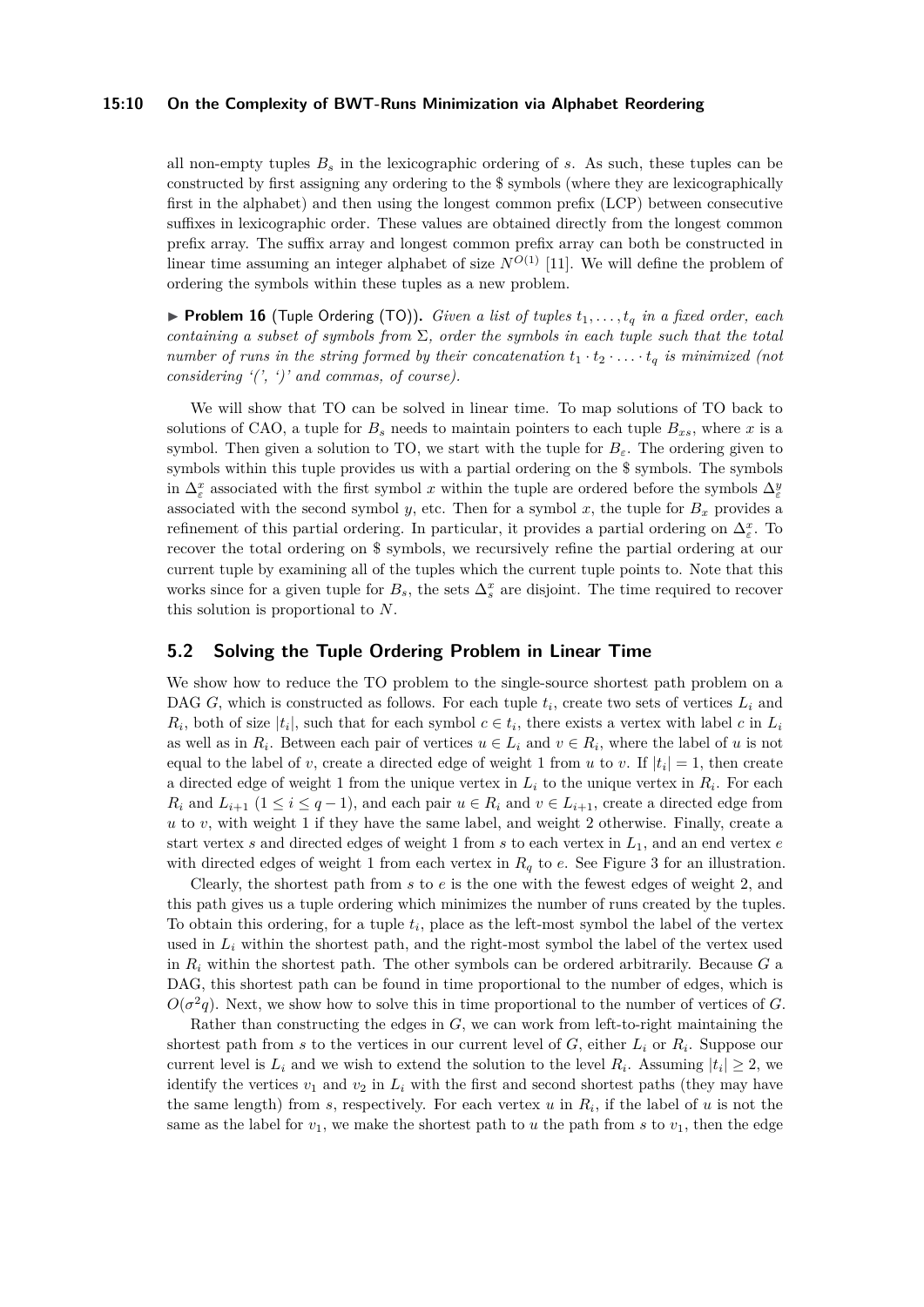<span id="page-10-3"></span>

**Figure 3** The graph *G* constructed for the tuple ordering instance  $(0, 1, 2), (0, 1), (2), (1, 2, 3)$ .

from  $v_1$  to  $u$ , otherwise we make it the path from  $s$  to  $v_2$ , then the edge from  $v_2$  to  $u$ . If  $|t_i| = 1$ , we make the shortest path from *s* to *u* the path from *s* to the unique vertex *v* in  $L_i$ , then the edge from *v* to the unique vertex *u*. To extend a solution from  $R_i$  to  $L_{i+1}$ , we first identify the vertex  $v_1$  in  $R_i$  with the shortest path from *s*. For each vertex *u* in  $L_{i+1}$ , if a vertex with matching label  $v_u$  exists in  $R_i$ , we take as the shortest path to  $u$  the shorter of the following two paths: (i) the path from  $s$  to  $v_1$ , then from  $v_1$  to  $u$ , or (ii) the path from *s* to  $v_u$ , then from  $v_u$  to *u*. If no such vertex with matching label exists in  $R_i$ , take as the shortest path from  $s$  to  $u$  the path from  $s$  to  $v_1$ , then from  $v_1$  to  $u$ .

## <span id="page-10-1"></span>**5.3 An Example of the Effectiveness of CAO**

Lastly, we provide an example where the \$ symbol ordering greatly reduces the number of runs in the BWT. Let *d* be the number of strings and *n* the length of the strings. It is possible for a set of special symbols to be ordered such that the number of runs is  $\Omega(nd)$ . Let  $\sigma = 2$  and  $d = \sigma^n$ . Consider the *d* distinct binary strings concatenated with special symbols in lexicographic order. Under the ordering  $\$_1 < \$_2$  ...  $\lt \$_4$ , the string *BWT*(*T*) alternates between the \$'s, 0's, and 1's, yielding  $\Omega(nd)$  runs. On the other hand, for this same case, arranging the  $\hat{\mathcal{S}}$ 's in the optimal ordering will give  $O(d)$  runs in total. This is since for any substring  $s$  of  $T$ , the contiguous section of  $BWT(T)$  containing the characters preceding  $s\hat{s}_i$  for  $i \in [1, d]$  contains at most the start of two runs. For example, with  $n = 3$ , we would have  $T = 000\frac{1}{2}010\frac{1}{2}010\frac{1}{3}100\frac{1}{5}101\frac{1}{6}110\frac{1}{3}7111\frac{8}{5}$ . The number of runs in  $BWT(T)$  under the naive ordering  $\$_{1} < \$_{2} < ... < \$_{8}$ , is 32 with  $BWT(T) = 01010101010101\_{88}^{\text{}}101\_{28}^{\text{}}3010101\_{84}^{\text{}}\_{501\_{6}^{\text{}}\_{7}$ . The number of runs using an optimal ordering  $\$_3 < \$_5 < \$_2 < \$_7 < \$_4 < \$_6 < \$_1 < \$_8$  is 19 with  $BWT(T)$  $00001111110001\$_8\$_101\$_2\$_3001110\$_4\$_501\$_6\$_7.$ 

#### **References**

<span id="page-10-0"></span>**<sup>1</sup>** Jürgen Abel. Post BWT stages of the burrows-wheeler compression algorithm. *Softw., Pract. Exper.*, 40(9):751–777, 2010. [doi:10.1002/spe.982](https://doi.org/10.1002/spe.982).

<span id="page-10-2"></span>**<sup>2</sup>** Jarno Alanko, Giovanna D'Agostino, Alberto Policriti, and Nicola Prezza. Regular languages meet prefix sorting. In *Proceedings of the 2020 ACM-SIAM Symposium on Discrete Algorithms, SODA 2020, Salt Lake City, UT, USA, January 5-8, 2020*, pages 911–930, 2020. [doi:](https://doi.org/10.1137/1.9781611975994.55) [10.1137/1.9781611975994.55](https://doi.org/10.1137/1.9781611975994.55).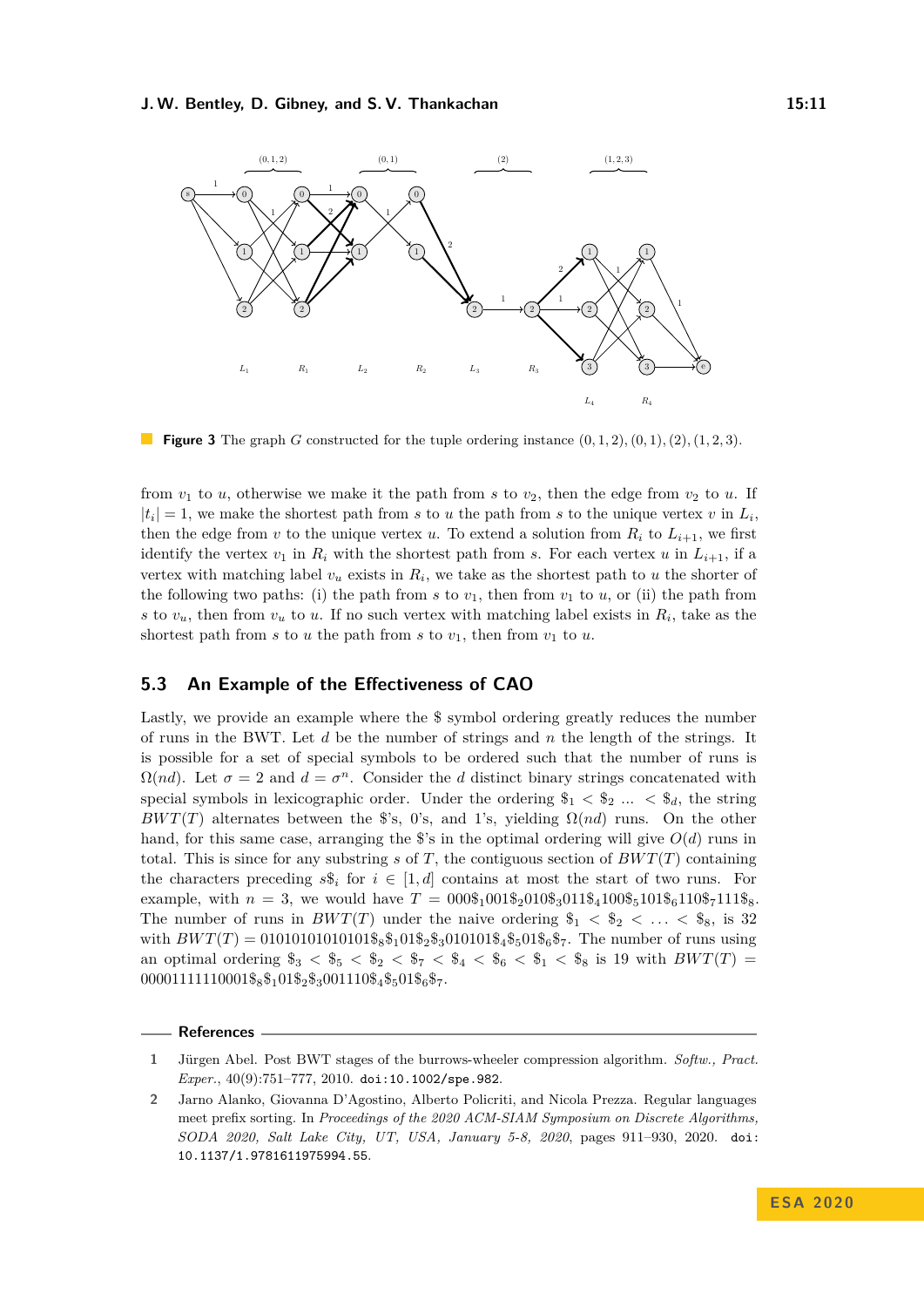#### **15:12 On the Complexity of BWT-Runs Minimization via Alphabet Reordering**

- <span id="page-11-2"></span>**3** Hideo Bannai, Travis Gagie, et al. Online lz77 parsing and matching statistics with rlbwts. In *Annual Symposium on Combinatorial Pattern Matching (CPM 2018)*. Schloss Dagstuhl-Leibniz-Zentrum fuer Informatik, 2018.
- <span id="page-11-11"></span>**4** Jason Bentley, Daniel Gibney, and Sharma V. Thankachan. On the complexity of bwt-runs minimization via alphabet reordering. *CoRR*, abs/1911.03035, 2019. [arXiv:1911.03035](http://arxiv.org/abs/1911.03035).
- <span id="page-11-3"></span>**5** Christina Boucher, Travis Gagie, Alan Kuhnle, Ben Langmead, Giovanni Manzini, and Taher Mun. Prefix-free parsing for building big bwts. *Algorithms for Molecular Biology*, 14(1):13, 2019.
- <span id="page-11-0"></span>**6** Michael Burrows and David J Wheeler. A block-sorting lossless data compression algorithm. *SRC Research Report*, 124, 1994.
- <span id="page-11-9"></span>**7** Bastien Cazaux and Eric Rivals. Linking BWT and XBW via aho-corasick automaton: Applications to run-length encoding. In Nadia Pisanti and Solon P. Pissis, editors, *30th Annual Symposium on Combinatorial Pattern Matching, CPM 2019, June 18-20, 2019, Pisa, Italy*, volume 128 of *LIPIcs*, pages 24:1–24:20. Schloss Dagstuhl - Leibniz-Zentrum für Informatik, 2019. [doi:10.4230/LIPIcs.CPM.2019.24](https://doi.org/10.4230/LIPIcs.CPM.2019.24).
- <span id="page-11-8"></span>**8** Anthony J. Cox, Markus J. Bauer, Tobias Jakobi, and Giovanna Rosone. Large-scale compression of genomic sequence databases with the Burrows–Wheeler transform. *Bioinformatics*, 28(11):1415–1419, May 2012. [doi:10.1093/bioinformatics/bts173](https://doi.org/10.1093/bioinformatics/bts173).
- <span id="page-11-14"></span>**9** Pierluigi Crescenzi. A short guide to approximation preserving reductions. In *Proceedings of Computational Complexity. Twelfth Annual IEEE Conference*, pages 262–273. IEEE, 1997.
- <span id="page-11-15"></span>**10** Marek Cygan, Fedor V Fomin, Łukasz Kowalik, Daniel Lokshtanov, Dániel Marx, Marcin Pilipczuk, Michał Pilipczuk, and Saket Saurabh. Lower bounds based on the exponential-time hypothesis. In *Parameterized Algorithms*, pages 467–521. Springer, 2015.
- <span id="page-11-16"></span>**11** Martin Farach-Colton, Paolo Ferragina, and S. Muthukrishnan. On the sorting-complexity of suffix tree construction. *J. ACM*, 47(6):987–1011, 2000. [doi:10.1145/355541.355547](https://doi.org/10.1145/355541.355547).
- <span id="page-11-1"></span>**12** Paolo Ferragina and Giovanni Manzini. Opportunistic data structures with applications. In *41st Annual Symposium on Foundations of Computer Science, FOCS 2000, 12-14 November 2000, Redondo Beach, California, USA*, pages 390–398, 2000. [doi:10.1109/SFCS.2000.892127](https://doi.org/10.1109/SFCS.2000.892127).
- <span id="page-11-12"></span>**13** Travis Gagie, Giovanni Manzini, and Jouni Sirén. Wheeler graphs: A framework for bwt-based data structures. *Theor. Comput. Sci.*, 698:67–78, 2017. [doi:10.1016/j.tcs.2017.06.016](https://doi.org/10.1016/j.tcs.2017.06.016).
- <span id="page-11-4"></span>**14** Travis Gagie, Gonzalo Navarro, and Nicola Prezza. Optimal-time text indexing in bwt-runs bounded space. In *Proceedings of the Twenty-Ninth Annual ACM-SIAM Symposium on Discrete Algorithms, SODA 2018, New Orleans, LA, USA, January 7-10, 2018*, pages 1459–1477, 2018. [doi:10.1137/1.9781611975031.96](https://doi.org/10.1137/1.9781611975031.96).
- <span id="page-11-5"></span>**15** Travis Gagie, Gonzalo Navarro, and Nicola Prezza. Fully functional suffix trees and optimal text searching in bwt-runs bounded space. *J. ACM*, 67(1), January 2020. [doi:10.1145/3375890](https://doi.org/10.1145/3375890).
- <span id="page-11-7"></span>**16** Raffaele Giancarlo, Giovanni Manzini, Antonio Restivo, Giovanna Rosone, and Marinella Sciortino. Block sorting-based transformations on words: Beyond the magic BWT. In *Developments in Language Theory - 22nd International Conference, DLT 2018, Tokyo, Japan, September 10-14, 2018, Proceedings*, pages 1–17, 2018. [doi:10.1007/978-3-319-98654-8\\_1](https://doi.org/10.1007/978-3-319-98654-8_1).
- <span id="page-11-10"></span>**17** Raffaele Giancarlo, Giovanni Manzini, Giovanna Rosone, and Marinella Sciortino. A new class of searchable and provably highly compressible string transformations. In Nadia Pisanti and Solon P. Pissis, editors, *30th Annual Symposium on Combinatorial Pattern Matching, CPM 2019, June 18-20, 2019, Pisa, Italy*, volume 128 of *LIPIcs*, pages 12:1–12:12. Schloss Dagstuhl - Leibniz-Zentrum für Informatik, 2019. [doi:10.4230/LIPIcs.CPM.2019.12](https://doi.org/10.4230/LIPIcs.CPM.2019.12).
- <span id="page-11-13"></span>**18** Daniel Gibney and Sharma V. Thankachan. On the hardness and inapproximability of recognizing wheeler graphs. In *27th Annual European Symposium on Algorithms, ESA 2019, September 9-11, 2019, Munich/Garching, Germany.*, pages 51:1–51:16, 2019. [doi:10.4230/](https://doi.org/10.4230/LIPIcs.ESA.2019.51) [LIPIcs.ESA.2019.51](https://doi.org/10.4230/LIPIcs.ESA.2019.51).
- <span id="page-11-6"></span>**19** Dominik Kempa. Optimal construction of compressed indexes for highly repetitive texts. In *Proceedings of the Thirtieth Annual ACM-SIAM Symposium on Discrete Algorithms, SODA 2019, San Diego, California, USA, January 6-9, 2019*, pages 1344–1357, 2019. [doi:](https://doi.org/10.1137/1.9781611975482.82) [10.1137/1.9781611975482.82](https://doi.org/10.1137/1.9781611975482.82).